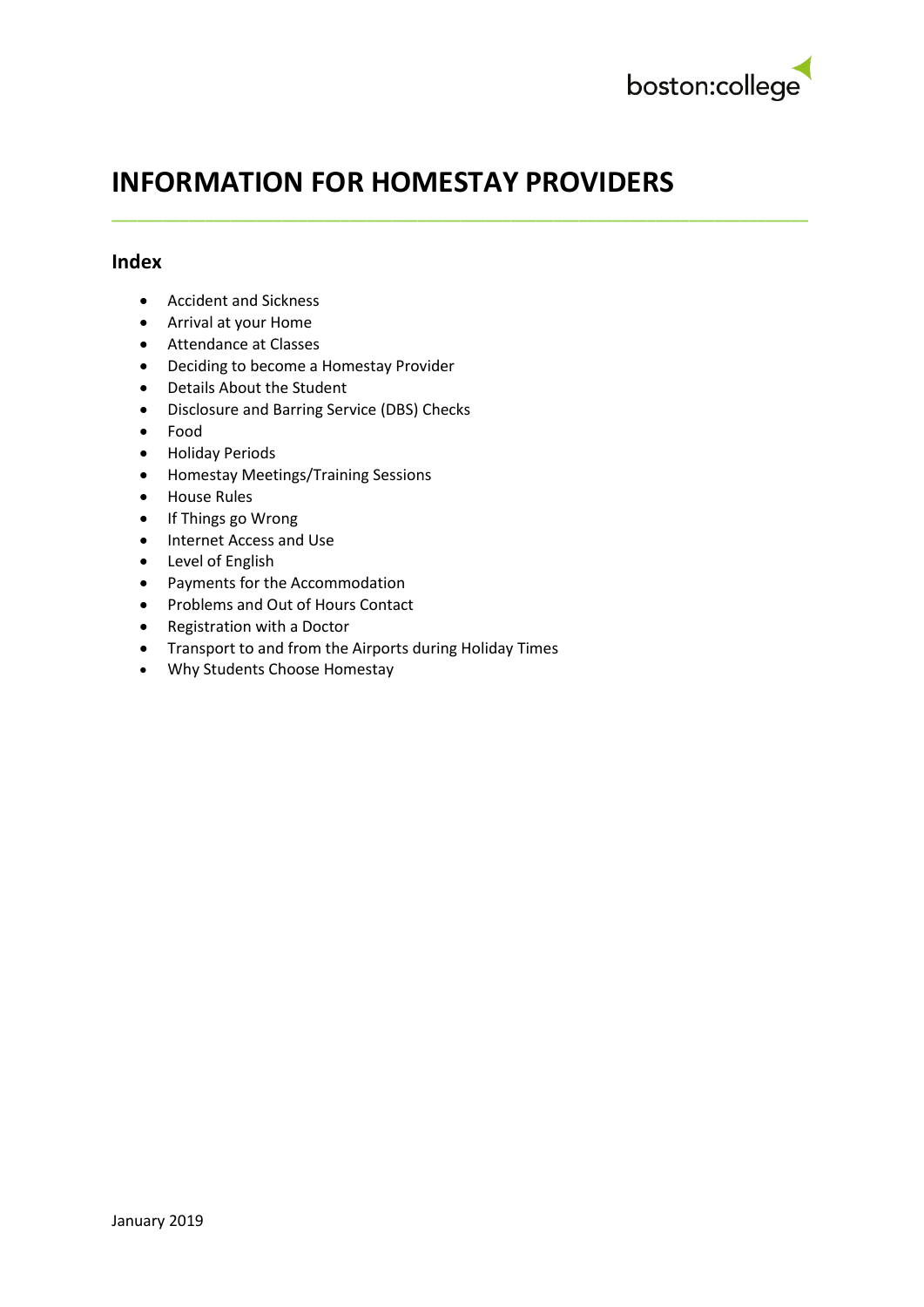

## **Accident and Sickness**

If your student has an accident at your home, please let staff in the International Office know, as an Accident Report form needs to be completed at the College. We also need to know if your student is missing classes due to illness (or for any other reasons).

**\_\_\_\_\_\_\_\_\_\_\_\_\_\_\_\_\_\_\_\_\_\_\_\_\_\_\_\_\_\_\_\_\_\_\_\_\_\_\_\_\_\_\_\_\_\_\_\_\_\_\_\_\_\_\_\_\_\_\_\_\_\_\_\_\_\_\_\_\_\_\_\_\_\_\_\_\_\_\_\_\_\_**

Seeing a Doctor – see section on Registration with a Doctor.

## **Arrival at Your Home**

In most cases, new students will be taken directly to your home by one of the College drivers who will have collected them from the airport. Before arrival, the student will have been sent an electronic handbook containing relevant information about studying at Boston College as well as about living in homestay accommodation.

**\_\_\_\_\_\_\_\_\_\_\_\_\_\_\_\_\_\_\_\_\_\_\_\_\_\_\_\_\_\_\_\_\_\_\_\_\_\_\_\_\_\_\_\_\_\_\_\_\_\_\_\_\_\_\_\_\_\_\_\_\_\_\_\_\_\_\_\_\_\_\_\_\_\_\_\_\_\_\_\_\_\_**

Once at your house, it is important to make the student feel comfortable and at home. Many students may be shy and anxious about their new environment, so please bear this in mind and do as much as possible to make them feel comfortable.

#### **Attendance at Classes**

Unlike school, College hours depend on the course, subjects and level being studied. Normally fulltime students will have between 18-22 hours class time per week, often spread over 3 or 4 days.

**\_\_\_\_\_\_\_\_\_\_\_\_\_\_\_\_\_\_\_\_\_\_\_\_\_\_\_\_\_\_\_\_\_\_\_\_\_\_\_\_\_\_\_\_\_\_\_\_\_\_\_\_\_\_\_\_\_\_\_\_\_\_\_\_\_\_\_\_\_\_\_\_\_\_\_\_\_\_\_\_\_\_**

All students should attend all timetabled classes and 100% attendance is expected.

Where students have no timetabled classes, they may wish to spend time at home.

# **Deciding to Become a Homestay Provider**

If you are considering becoming a Homestay Provider for the first time, it is important that you know what to expect and what is expected from you.

**\_\_\_\_\_\_\_\_\_\_\_\_\_\_\_\_\_\_\_\_\_\_\_\_\_\_\_\_\_\_\_\_\_\_\_\_\_\_\_\_\_\_\_\_\_\_\_\_\_\_\_\_\_\_\_\_\_\_\_\_\_\_\_\_\_\_\_\_\_\_\_\_\_\_\_\_\_\_\_\_\_\_**

In the first instance you should phone Boston College International Office (01205 365701 ext. 3225). The International Office Manager will then make an appointment to come and visit you.

There are some initial points which are essential:

- You should live within daily walking distance of Boston College
- You should be able to provide a private bedroom with study facilities for the student with adequate heating/lighting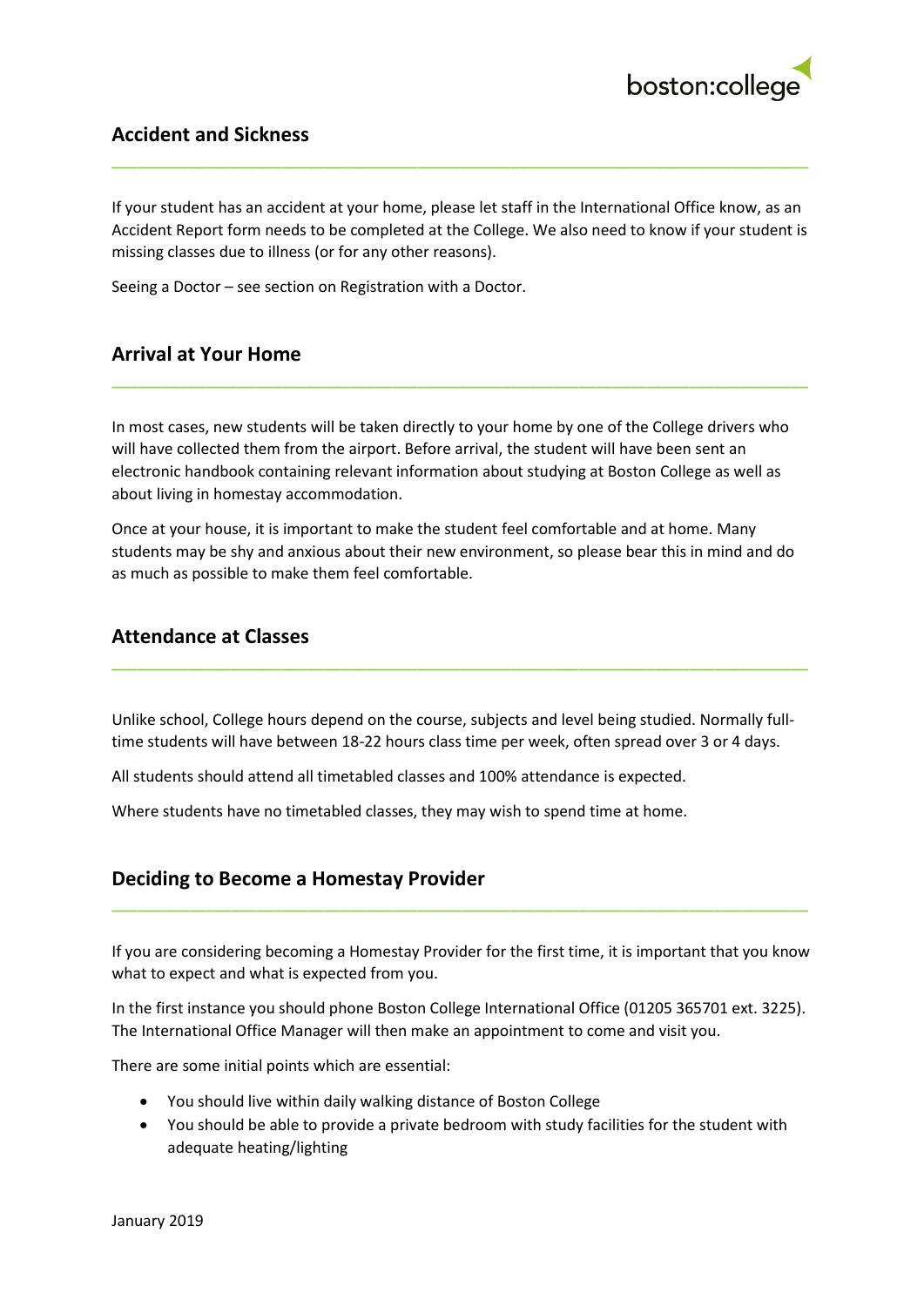

- You will be expected to provide a DBS check for every member of the household who is over the age of 18
- You will be expected to show a friendly and caring attitude towards the student.
- You should treat the student as a member of the family, eating together and sharing the common living areas.
- There should be regular change of bed linen and towels
- You will be expected to do their laundry
- You should provide breakfast and evening meal (Monday to Friday) and all meals at weekends and during College holidays
- To be available for College visits/inspections including bathrooms, kitchens, etc.
- To attend annual Homestay Providers' meetings and training sessions for Safeguarding, Prevent and Equality & Diversity. *(This gives everyone the opportunity of sharing tips, ideas, exchanging contact information and having a chat over a cup of tea).*
- Be able to provide an up to date Gas Safety Certificate
- Demonstrate a safe living environment, e.g. smoke alarms, etc.
- You will need to sign an Agreement between yourself and Boston College

Being a homestay provider is not just about renting a room to a lodger in your home. Most of the students will be 16/17 years old and this may be their first time living away from home. You should be willing to chat and get to know them and this could make the difference between them being happy or not. Talking to them will help with their English and your kindness may help them to avoid homesickness. If they become involved with your family and friends, this may give them an experience and memories for life.

Students are given a choice of accommodation when they come to study at Boston College (either to live in our Hall of Residence or Homestay accommodation).

There are several reasons why prospective students choose homestay. In some cases, their parents choose for them! They trust that the homestay family will take care of their child on his/her first visit to a foreign country. Also the student hopes to use this experience to learn about living in England and of course to help improve their spoken English.

Boston College will support you with any problems you may have. Occasionally there may be difficulties. In these cases, Boston College would mediate to try to find a solution. In rare events, nothing can be done except move the student. If you are not feeling comfortable with a student placed with you, then he/she may be moved, although we would ask for time (up to four weeks, unless mutually agreed) to find the student alternative accommodation.

Some Homestay providers have the availability to house more than one student. However, we would insist that students from the same country or speaking the same language are not placed together, unless they request this.

Current Rates are £120 per week which is payable by bank transfer at the beginning of each month, in advance.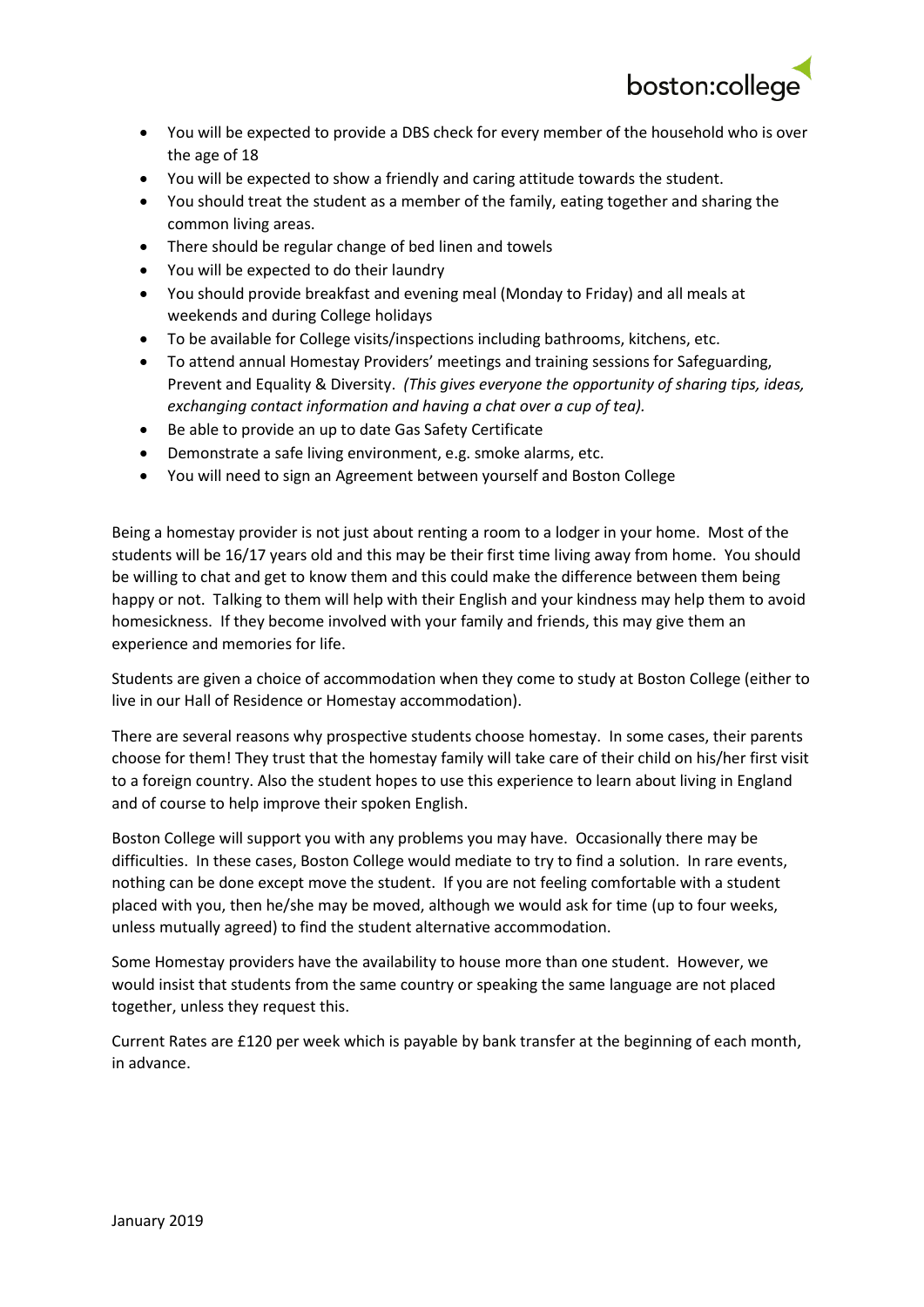

Prior to the student arriving, the College will usually receive an 'Application form for Homestay Accommodation' sent by the student or the Agency placing the student. The information we receive will include name, address, age, sex and intended course of study. The student will give details about their preferences, e.g. whether they like children, pets and whether they smoke. They should also give information about their food likes/dislikes, whether they have any medical problems and there is the option for them to tell us about their hobbies and other general information.

**\_\_\_\_\_\_\_\_\_\_\_\_\_\_\_\_\_\_\_\_\_\_\_\_\_\_\_\_\_\_\_\_\_\_\_\_\_\_\_\_\_\_\_\_\_\_\_\_\_\_\_\_\_\_\_\_\_\_\_\_\_\_\_\_\_\_\_\_\_\_\_\_\_\_\_\_\_\_\_\_\_\_**

This information will be considered when matching with homestay providers.

As soon as you have agreed to accept the student offered to you, we will exchange contact information, and we will ask them to contact you prior to arrival.

# **Disclosure and Barring Service (DBS) Checks**

The College needs to have DBS checks carried out for all Homestay providers, including everyone over the age of 18 living in the family home. The International Office Manager, who is responsible for accommodation, will discuss this with you. This will entail you completing an online application form and providing documents such as passport, driving licence, birth/marriage certificate, recent utility bill, document with National Insurance number on, etc.

**\_\_\_\_\_\_\_\_\_\_\_\_\_\_\_\_\_\_\_\_\_\_\_\_\_\_\_\_\_\_\_\_\_\_\_\_\_\_\_\_\_\_\_\_\_\_\_\_\_\_\_\_\_\_\_\_\_\_\_\_\_\_\_\_\_\_\_\_\_\_\_\_\_\_\_\_\_\_\_\_\_\_**

#### **Food**

Some of the students find it very difficult adapting to western food, for example traditional Chinese food is very different. I'm sure you will see the signs if your student is having problems eating a western diet, although it is unusual to dislike the majority of things provided. A suggestion from a Homestay provider is to take the student to the supermarket for the weekly shop and ask them to point out what they don't like (and what they really do like).

**\_\_\_\_\_\_\_\_\_\_\_\_\_\_\_\_\_\_\_\_\_\_\_\_\_\_\_\_\_\_\_\_\_\_\_\_\_\_\_\_\_\_\_\_\_\_\_\_\_\_\_\_\_\_\_\_\_\_\_\_\_\_\_\_\_\_\_\_\_\_\_\_\_\_\_\_\_\_\_\_\_\_**

You will need to provide students with a healthy diet, including plenty of fresh fruit and vegetables.

Breakfast is normally 'help yourself' to cereals, toast, fruit juice, etc.

You are not expected to provide lunch during term times, as students would usually buy their own food and eat at College. However, during any holiday periods or days when your student is at home, you should expect to provide a snack lunch such as soup or a sandwich.

Evening meals would be expected to include meat or fish as well as potatoes, rice, pasta and vegetables. Desserts should be offered but maybe a piece of fruit, or whatever the student likes and is reasonable.

Meals should be discussed with your student.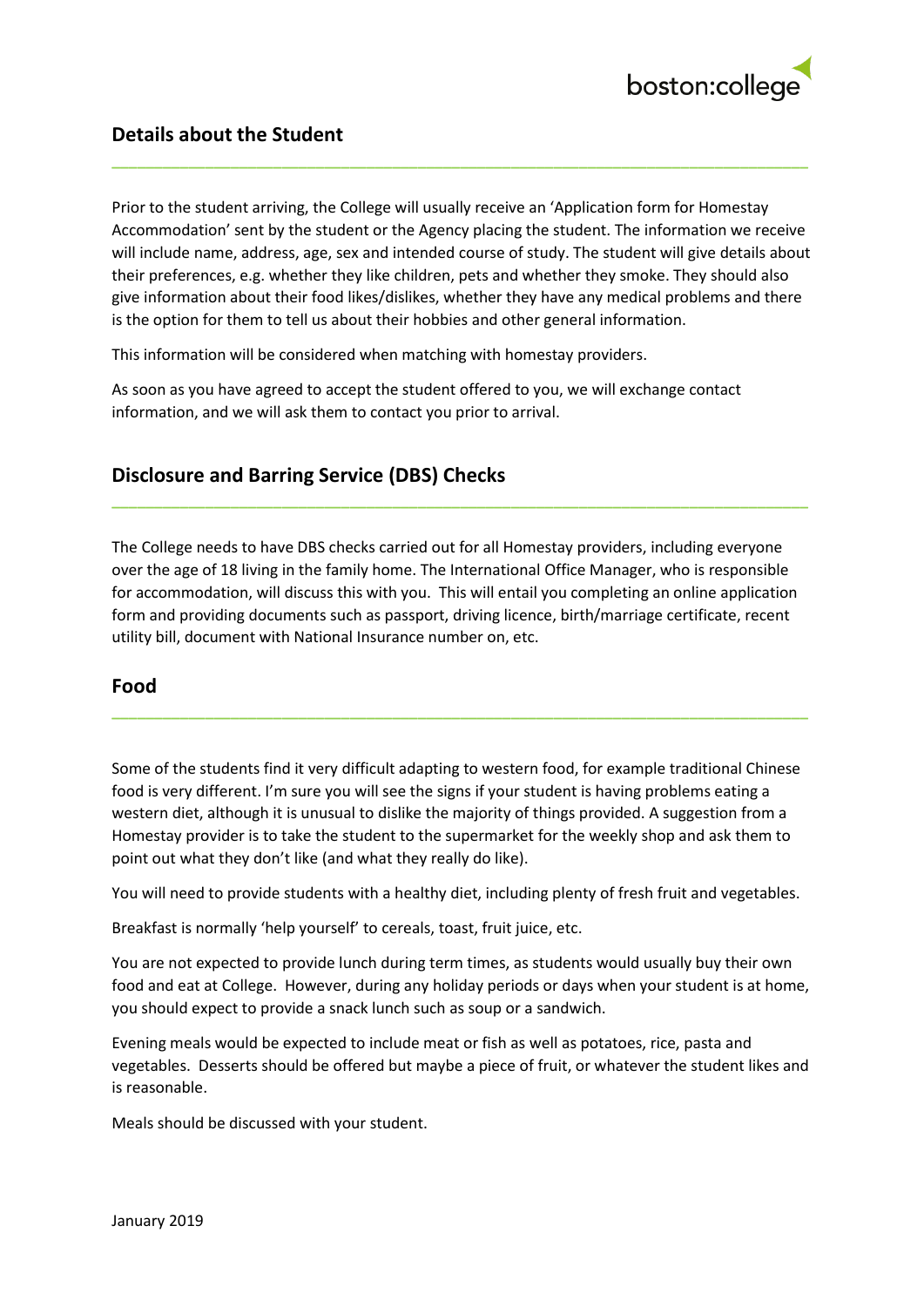

# **Holiday Periods**

If you accept students into your home, it is expected that they will be able to stay with you during holiday periods. Some students decide to travel home, particularly at Easter/Christmas, although sometimes they hope to experience a traditional 'British Christmas'.

**\_\_\_\_\_\_\_\_\_\_\_\_\_\_\_\_\_\_\_\_\_\_\_\_\_\_\_\_\_\_\_\_\_\_\_\_\_\_\_\_\_\_\_\_\_\_\_\_\_\_\_\_\_\_\_\_\_\_\_\_\_\_\_\_\_\_\_\_\_\_\_\_\_\_\_\_\_\_\_\_\_\_**

Accommodation fees will be paid even if the student is away during holiday periods.

# **Homestay Meetings/Training Sessions**

Annual Homestay meetings will be held at Boston College which gives Homestay providers the opportunity to meet and have a chat over a cup of tea. If anyone has any ideas or handy tips here is your chance to share them.

**\_\_\_\_\_\_\_\_\_\_\_\_\_\_\_\_\_\_\_\_\_\_\_\_\_\_\_\_\_\_\_\_\_\_\_\_\_\_\_\_\_\_\_\_\_\_\_\_\_\_\_\_\_\_\_\_\_\_\_\_\_\_\_\_\_\_\_\_\_\_\_\_\_\_\_\_\_\_\_\_\_\_**

You will also be able to swap contact details with other Homestay Providers.

There will be regular training sessions for Homestay Providers on important issues such as Prevent, Safeguarding, Equality and Diversity. As far as possible, these will be held in conjunction with Homestay Meetings.

#### **House Rules**

All Homestay providers will run their households in different ways, and it is expected that students feel part of the family. However, it is often useful (particularly where there is a language barrier) to have some basic house rules written down.

**\_\_\_\_\_\_\_\_\_\_\_\_\_\_\_\_\_\_\_\_\_\_\_\_\_\_\_\_\_\_\_\_\_\_\_\_\_\_\_\_\_\_\_\_\_\_\_\_\_\_\_\_\_\_\_\_\_\_\_\_\_\_\_\_\_\_\_\_\_\_\_\_\_\_\_\_\_\_\_\_\_\_**

It is also important to set reasonable time restrictions for students to arrive home in the evening (particularly for those under 18). If your student is staying out overnight, parental permission should be obtained, and this may be discussed and arranged with the College International Office. Please note that the College does not allow non-residents to stay overnight in our Hall of Residence. All visitors should leave the College premises by 11pm Sunday to Thursday and 12.30am Friday and Saturday.

# **If Things go Wrong**

Occasionally, you may find that for reasons beyond your control, your student wishes to leave you. Sometimes, a student is very unsuited to living in homestay, or there may be serious clashes of personality. If it is not possible to find a solution, then either party should give a months' notice, unless a different, mutually agreeable notice period is set.

**\_\_\_\_\_\_\_\_\_\_\_\_\_\_\_\_\_\_\_\_\_\_\_\_\_\_\_\_\_\_\_\_\_\_\_\_\_\_\_\_\_\_\_\_\_\_\_\_\_\_\_\_\_\_\_\_\_\_\_\_\_\_\_\_\_\_\_\_\_\_\_\_\_\_\_\_\_\_\_\_\_\_**

However, it is expected that a student will stay for at least one academic year or the duration of their course, if he/she has selected Homestay accommodation.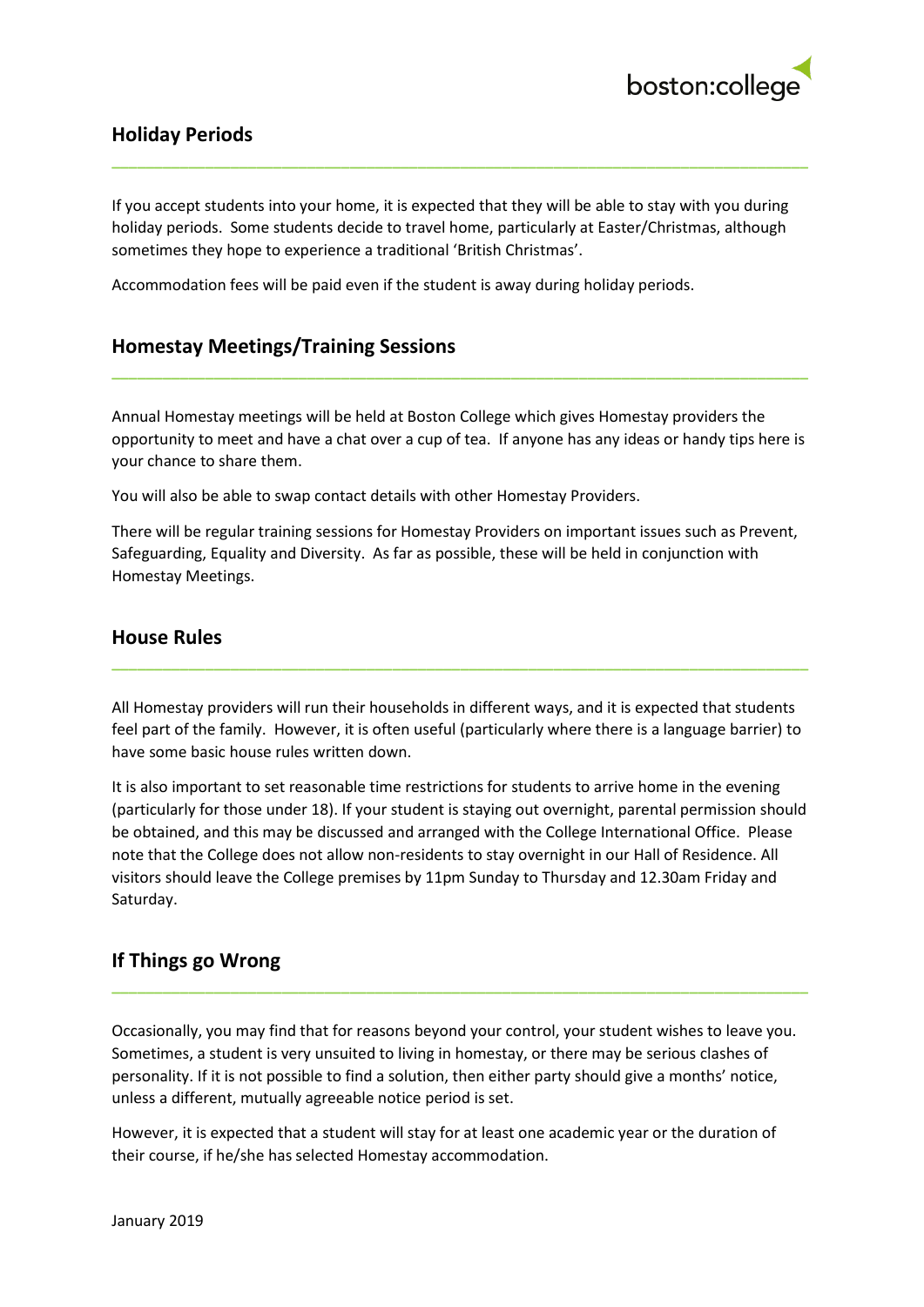

## **Internet Access and Use**

It is very important for all students to be able to use the internet and most students will bring a laptop computer or tablet with them from home. They will expect to be able to use their computers to keep in touch with family and friends, so wireless broadband is essential.

**\_\_\_\_\_\_\_\_\_\_\_\_\_\_\_\_\_\_\_\_\_\_\_\_\_\_\_\_\_\_\_\_\_\_\_\_\_\_\_\_\_\_\_\_\_\_\_\_\_\_\_\_\_\_\_\_\_\_\_\_\_\_\_\_\_\_\_\_\_\_\_\_\_\_\_\_\_\_\_\_\_\_**

You will be expected to help ensure that any students living in your home use the internet safely by setting appropriate parental controls on all devices that are connected to the internet and by making sure that they know what to do if they want to report something inappropriate.

It is good practise to encourage your student, if under the age of 18, to use their computer in a 'family' area wherever possible.

## **Level of English**

Most students coming to Boston College hope to improve their English and will be studying at different levels. Although there may be basic communication problems with some of the students when they first arrive, usually, this will improve when they start to attend their English classes, and as their confidence grows.

**\_\_\_\_\_\_\_\_\_\_\_\_\_\_\_\_\_\_\_\_\_\_\_\_\_\_\_\_\_\_\_\_\_\_\_\_\_\_\_\_\_\_\_\_\_\_\_\_\_\_\_\_\_\_\_\_\_\_\_\_\_\_\_\_\_\_\_\_\_\_\_\_\_\_\_\_\_\_\_\_\_\_**

Please encourage and help the student by correcting their English in a positive and encouraging way.

**\_\_\_\_\_\_\_\_\_\_\_\_\_\_\_\_\_\_\_\_\_\_\_\_\_\_\_\_\_\_\_\_\_\_\_\_\_\_\_\_\_\_\_\_\_\_\_\_\_\_\_\_\_\_\_\_\_\_\_\_\_\_\_\_\_\_\_\_\_\_\_\_\_\_\_\_\_\_\_\_\_\_**

#### **Payments for the Accommodation**

Homestay fees are paid every four or five weeks in advance.

Payments will be made to Homestay providers by bank transfer from Boston College.

You will be paid the full amount, even if the student is away or goes home during holiday periods.

It will be expected to refund to parents any money left at the end of the academic year, if the student goes home before the official last day of term. This should be arranged in conjunction with the International Office Manager

#### **Problems and Out of Hours Contact**

If you need any help or advice, or just to discuss an issue, then please telephone the International Office Manager on 01205 365701 ext. 3225, or email: [sue-h@boston.ac.uk.](mailto:sue-h@boston.ac.uk) You will also be given an emergency contact number in case needed during nights/weekends.

**\_\_\_\_\_\_\_\_\_\_\_\_\_\_\_\_\_\_\_\_\_\_\_\_\_\_\_\_\_\_\_\_\_\_\_\_\_\_\_\_\_\_\_\_\_\_\_\_\_\_\_\_\_\_\_\_\_\_\_\_\_\_\_\_\_\_\_\_\_\_\_\_\_\_\_\_\_\_\_\_\_\_**